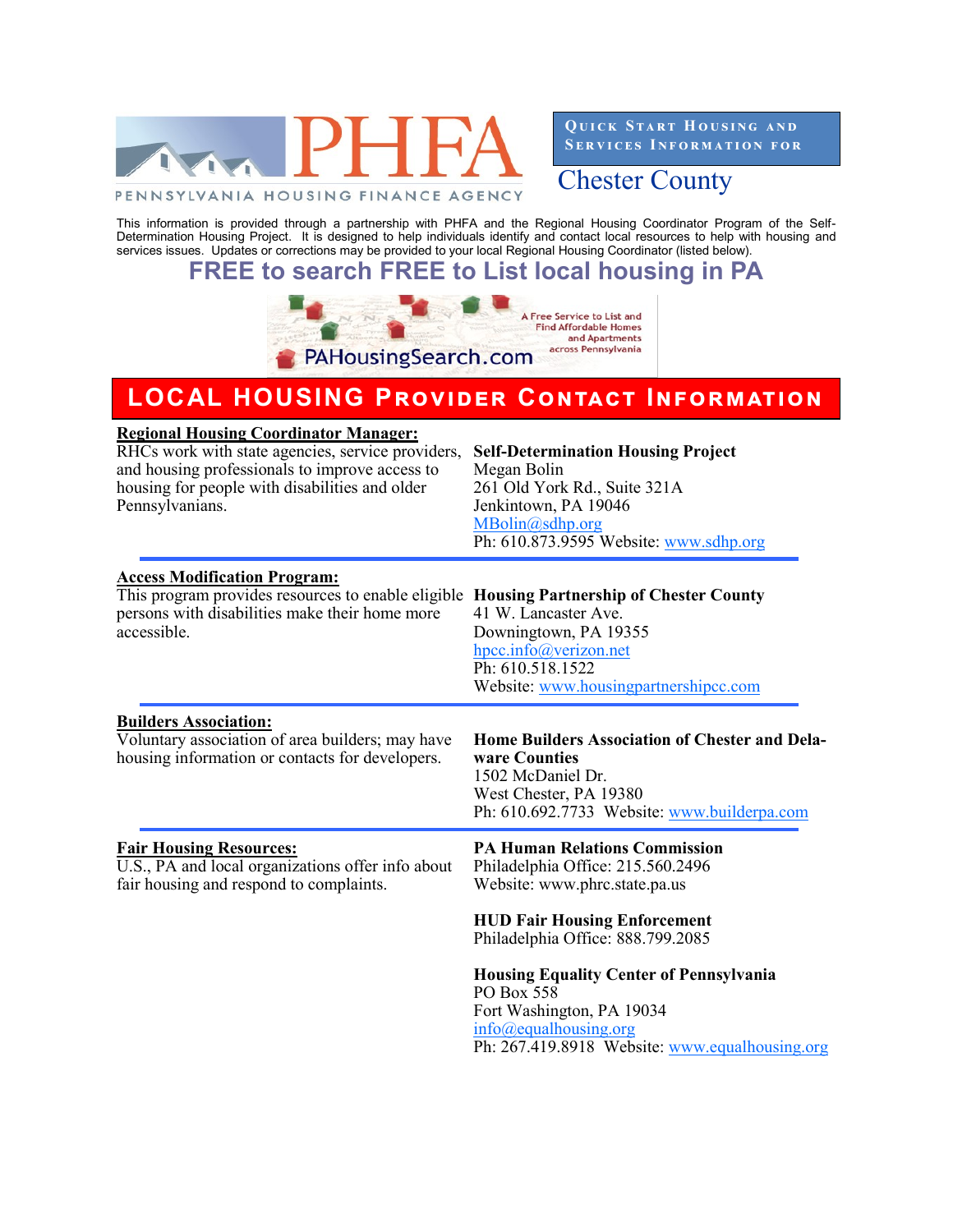### **Habitat for Humanity**

Organization builds "simple, decent, and affordable" housing using volunteer labor and supplies. Houses are sold at no profit.

# **Housing Coalition or Local Housing Options Team:**

Coalitions of housing and service providers organized to resolve local housing issues, including housing for people with disabilities.

### **Habitat for Humanity of Chester County** PO Box 1452, 1847 East Lincoln Highway Coatesville, PA 19320 [info@hfhcc.org](mailto:info@hfhcc.org) Ph: 610.384.7993 Website: [www.hfhcc.org](http://www.hfhcc.org)

# **Chester County Department of MH/IDD** Erica Colbert 601 Westtown Rd., Suite 340 West Chester, PA 19380 [ecolbert@chesco.org](mailto:ecolbert@chesco.org) Ph: 610.344.6265

### **Housing Trust Fund:**

Potential local source of funds for affordable housing. Funds are distributed as follows: application process

# **Chester Co. Dept. of Community Development** 601 Westtown Rd., Suite 365 West Chester, PA 19380 Ph: 610.344.6900

# **Landlord Association:**

Voluntary association of area landlords may offer **None** information about available rentals.

# **Public Housing Authority:**

Housing authorities in PA are operated at the county or local level. Most offer low-income, public housing units and vouchers to subsidize rent for eligible households.

# **Rural Housing Office:**

USDA Rural Housing Service operates rental housing, home purchase/repair loans, and other housing programs.

**Housing Authority of the County of Chester** 30 W. Barnard St., Suite 2 West Chester, PA 19382 [hacc@haccnet.org](mailto:hacc@haccnet.org) Ph: 610.436.9200 Website: [www.haccnet.org](http://www.haccnet.org)

# **PA State Office**

Rebecca Watkins 359 East Park Dr., Suite 4 Harrisburg, PA 17111 [rebecca.watkins@pa.usda.gov](mailto:rebecca.watkins@pa.usda.gov) Ph: 717.237.2271 Website: [www.rurdev.usda.gov/pa](http://www.rurdev.usda.gov/pa)

# **Local Service Provider Contact Information**

#### **Local Lead Agency:**

PHFA encourages housing providers to partner with these Local Lead Agencies to establish a referral system for targeted rental units. LLAs serve [lgros@chesco.org](mailto:lgros@chesco.org) as a clearinghouse to provide qualified referrals for available units in a timely fashion.

**Chester Co. Dept. of Community Development** Layla Gros Ph: 610.344.5399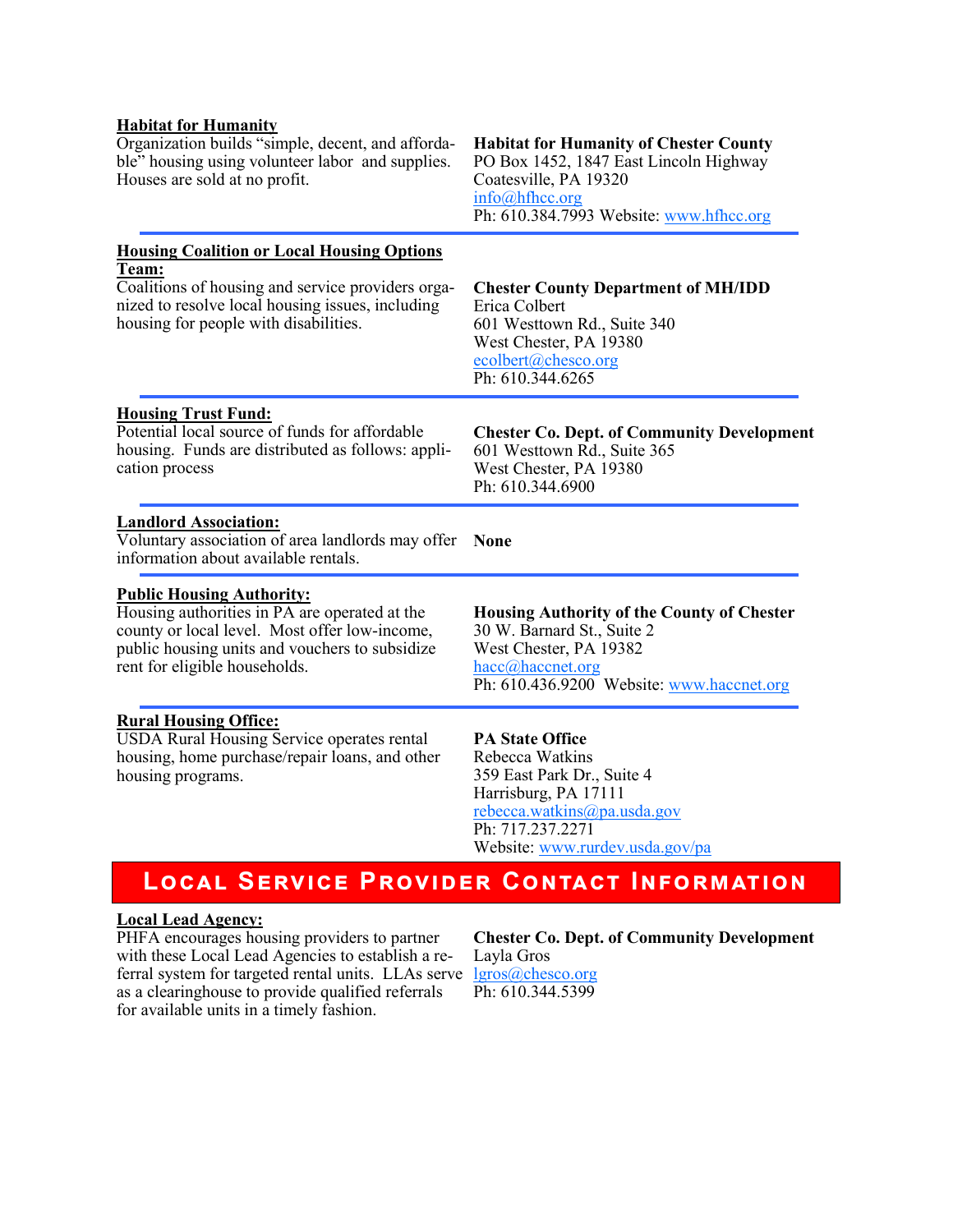| <b>Aging and Disability Resource Centers</b>                                                                                                                                                                                                                   |                                                                                                                                                                                          |
|----------------------------------------------------------------------------------------------------------------------------------------------------------------------------------------------------------------------------------------------------------------|------------------------------------------------------------------------------------------------------------------------------------------------------------------------------------------|
| (ADRCs)<br>ADRCs (also called LINKs) promote communica- Bucks/Chester/ Montgomery LINK<br>tion and training for agencies working with older<br>adults and adults with disabilities.                                                                            | Elizabeth Doan<br>buckschestermontgomerylink@aim.com<br>Website:<br>Http://buckschestermontgomerylink.weebly.com                                                                         |
| <b>Area Agency on Aging</b><br>AAAs provide info and services for older adults<br>and their caregivers. Services vary by agency.                                                                                                                               | <b>Chester County Department of Aging Services</b><br>601 Westtown Rd., Suite 130<br>West Chester, PA 19380<br>$ccaging(a)$ chesco.org<br>Ph: 610.34436350 Website: www.chesco.org/aging |
| <u>Arc</u><br>Arc works to include all children and adults with<br>developmental and intellectual disabilities, work-<br>ing for inclusion in every community.                                                                                                 | <b>Arc of Chester County</b><br>900 Lawrence Dr.<br>West Chester, PA 19380<br>info@arcofchestercounty.org<br>Ph: 610.696.8090                                                            |
| <b>Center for Independent Living (CIL)</b><br>Each CIL provides 4 core services, including ad-<br>vocacy, information, and referral, peer mentoring,<br>and independent living skills.                                                                         | <b>Freedom Valley Disability Center</b><br>3607 Chapel Rd.<br>Newtown Square, PA 19073<br>Ph: 610.353.6640                                                                               |
| <b>Community Action Agency</b><br>Community Action Agencies help individuals and<br>families work toward self-sufficiency while<br>strengthening communities.                                                                                                  | <b>DCD</b> of Chester County<br>601 Westtown Rd., Suite 365<br>West Chester, PA 19380<br>ccdcd@chesco.org<br>Ph: 610.344.6900                                                            |
| <b>Mental Health—Housing Specialist</b><br>The MH Housing Specialist provides housing sup- Mental Health Housing Coordinator<br>port so peoples with mental illness and co-<br>Layla Gros<br>occurring disorders can be integrated into commu-<br>nity living. | 601 Westtown Rd., Suite 365<br>West Chester, PA 19380<br>lgros@chesco.org<br>Ph: 610.344.5399 Website: www.chesco.org                                                                    |
| <b>Homelessness Prevention Agency</b><br>This agency provides case management, rental<br>assistance, and transitional/emergency housing.                                                                                                                       | <b>Connect Points</b><br>Ph: 1.800.935.3181<br>Website: www.connectpoints.org                                                                                                            |